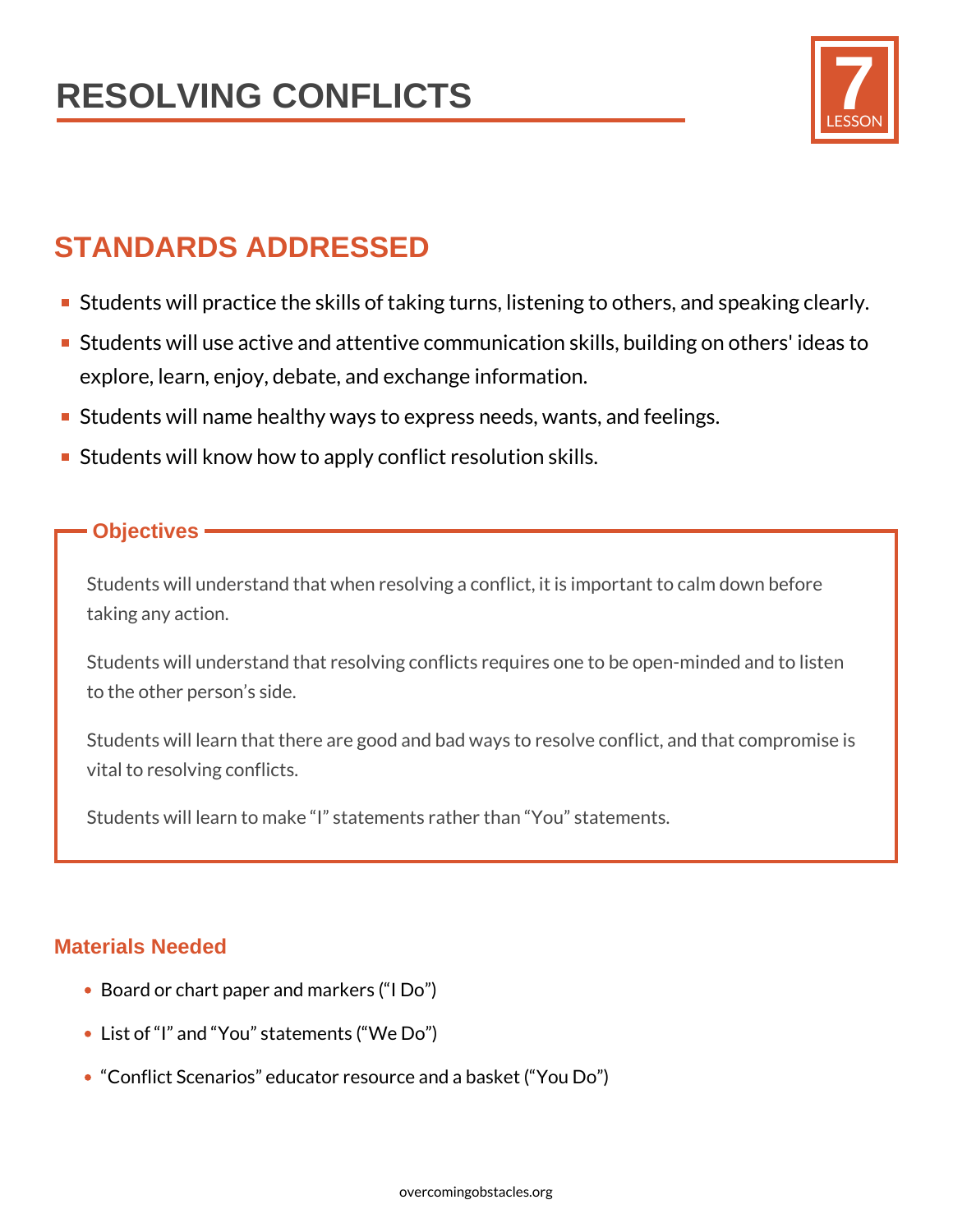#### **LESSON 7: RESOLVING CONFLICTS**

**Starter** (5 minutes)

Explain to the class that conflict is when people disagree or argue about something. Ask students, "Have you ever been involved in a conflict at home or at school? What happened?" Discuss as many of the students' examples as time allows. Tell students, "Conflicts are going to happen, but there are good and bad ways to resolve them. We're going to learn about this today."

### **Teacher Presented Knowledge / I Do** (10 minutes)

Before class, create a chart titled "Conflict Resolution Plan." Underneath the title, write the following conflict resolution strategies:

- 1. Take a deep breath and calm down.
- 2. Listen carefully.
- 3. Think about the situation.
- 4. Use "I" statements instead of "You" statements.
- 5. Be willing to compromise.

Now, direct students' attention to your "Conflict Resolution Plan." Say to students, "I have made a list of things that help to resolve a conflict. I am going to share this list with you. As I read it, I will explain each strategy to you and show you how to do it." Model each strategy for the students.

### **Guided Student Practice / We Do** (15 minutes)

Say to students, "Now, it's your turn to try each strategy. First, let's take a deep, calming breath. Breathe in through your nose, feel the air going into your chest, and then breathe out slowly through your mouth." Allow students to do this exercise a few times. Then, ask students how slow breathing can relax their bodies.

Next, tell students, "Now, I am going to read some statements and I want you to listen carefully. Give me a thumbs-up if I am saying my needs in a good way and a thumbs-down if I am just putting the blame on someone else and making things worse." (*Examples of "I" statements could include "I* would like to play with you" and "I am hungry." "You" statements could be "You never let me play" and "You never listen to me.") After reading the statements, ask students to analyze how "You" statements can anger people and "I" statements can help others see what a person needs.

Finally, read and explain a sample conflict and ask students to brainstorm multiple ways to make the situation better. (For example, one of your friends always makes you play the game he or she wants to play.)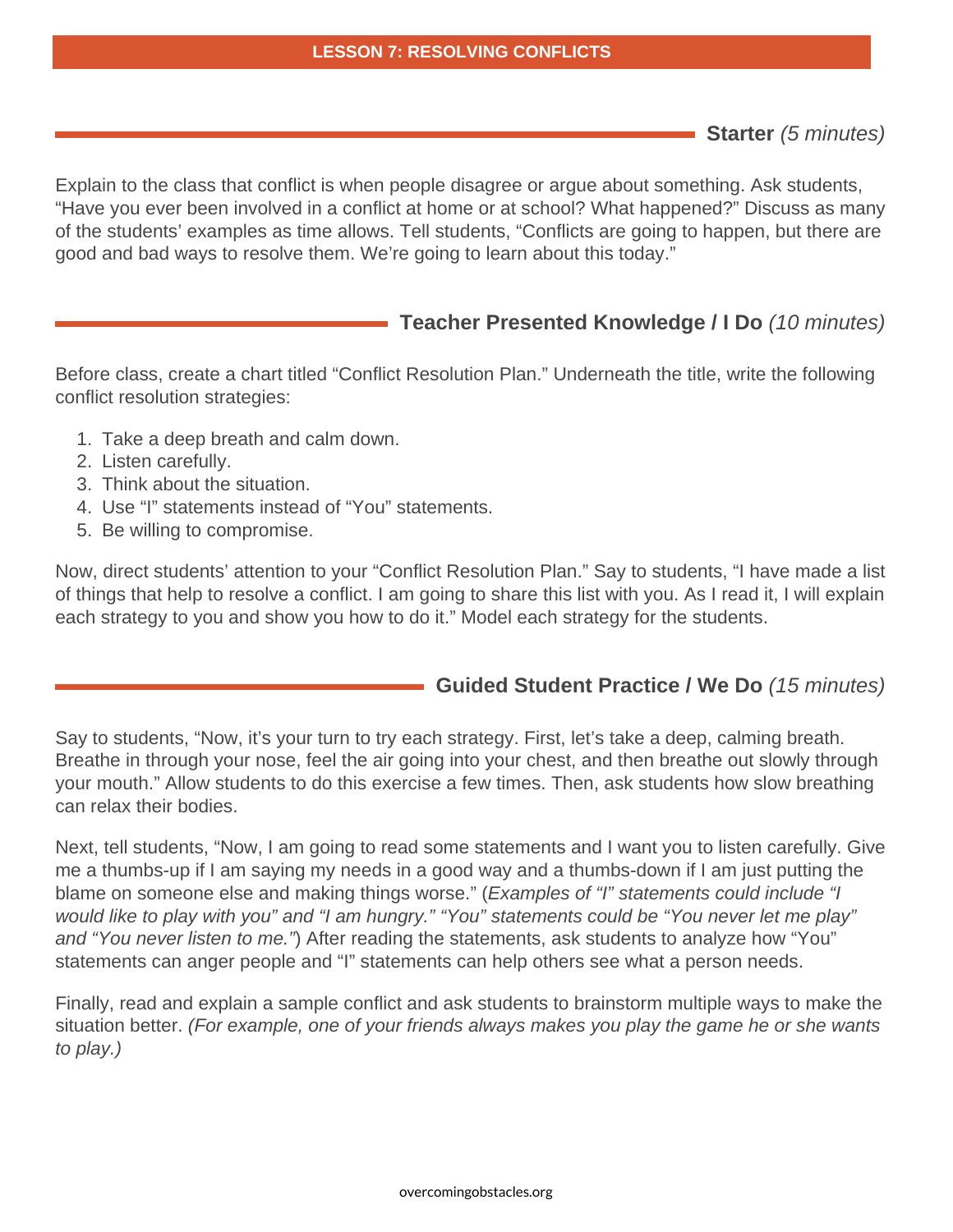### **Student Independent Practice / You Do** (15 minutes)

Place the scenarios from the "Conflict Scenarios" activity sheet in a basket (ensure you have one conflict for every two students).

Separate the class into pairs and say to students, "You and your partner are going to solve a conflict all by yourselves. I am going to pick a conflict for you from my basket, and you will work to resolve it. I am going to watch each of you to see who takes their calming breath and who uses 'I' statements when talking about the problem. In the end, you and your partner should be willing to compromise."

Hand each partner a conflict from your basket and, once each pair has a scenario, tell the class to begin. Circulate around the room as students practice conflict resolution.

**Closure** (5 minutes)

Call on partners to share the resolution of their conflict. Review the four steps listed in the "Conflict Resolution Plan."

### **Student Assessment**

- 1. What are some things you can do to avoid a conflict? (Answers should include using "I" statements, calming yourself by taking deep breaths, etc.)
- 2. Can good friends have conflicts and still be good friends?
- 3. How do you feel after you have successfully resolved a conflict?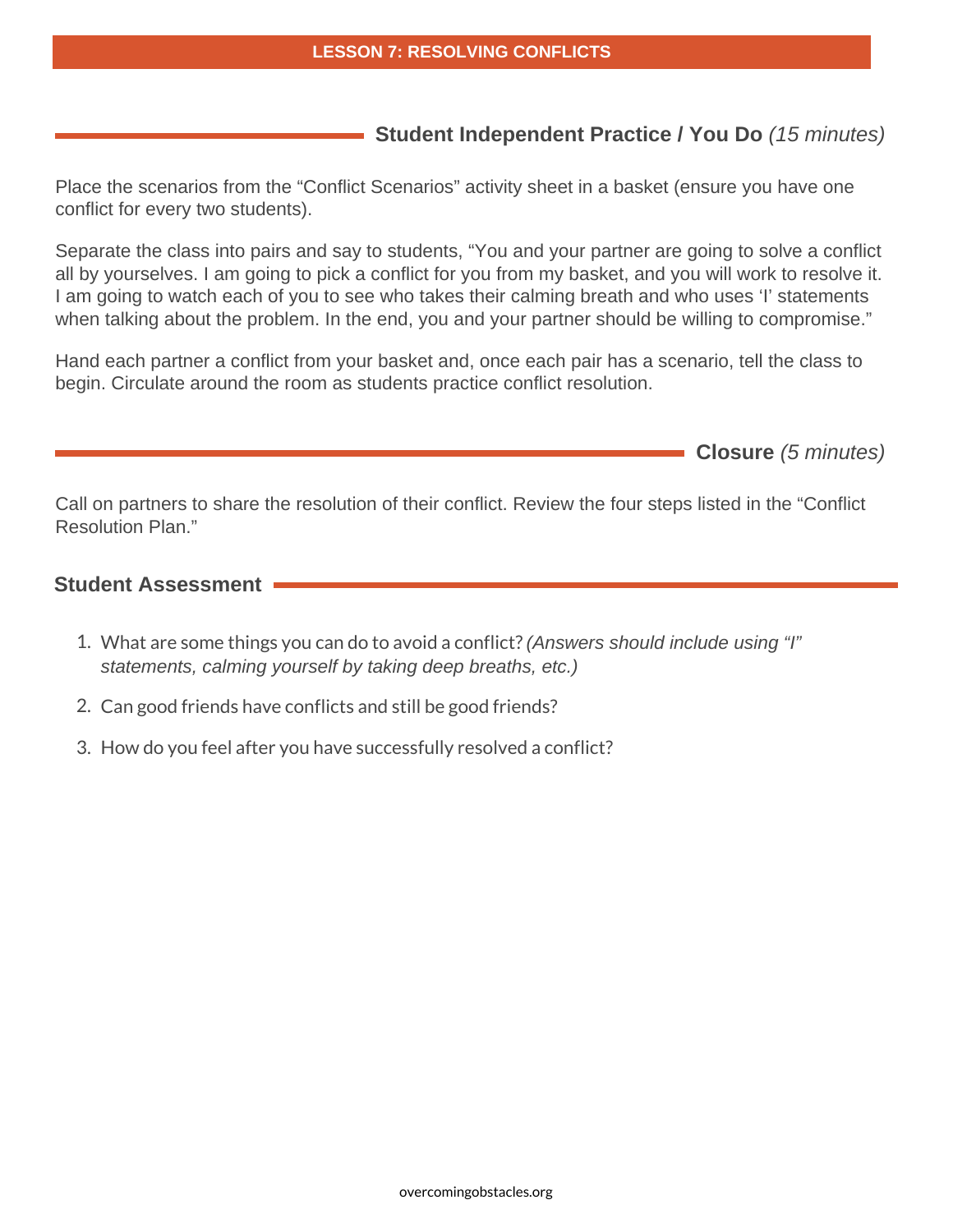### **LESSON EXTENSIONS**

### **Art Extension**

Each student can make a flower that has petals labeled with different conflict resolution strategies. The center of the flower can have the student's picture or name. Display a "Peaceful Classroom Garden" bulletin board.

### **Art Extension**

Have students create collages that combine words and pictures to show what resolving conflict looks like on one half of the sheet of paper (people talking together, shaking hands, smiling) and what unresolved conflict looks like on the other half (people shouting, angry faces).

### **Drama Extension**

Have students role-play teaching a friend strategies for conflict resolution.

### **Literature Extension**

Read Matthew and Tilly, by Rebecca C. Jones, to the class. Following the reading, direct students to your "Problem Solving Choices" anchor chart (you can also use the sample anchor chart at the end of this lesson). Say to students, "Using the formula for problem solving shown here on the anchor chart, how did Matthew and Tilly solve their problem?" Guide students to come to the following conclusions and record these on your anchor chart:

- First, they did something to make it worse. They got mad at each other over the broken crayon.
- Then, they did nothing to solve the problem but simply separated.
- Lastly, they each did something to make the situation better and solve their problem. They missed each other, so Tilly smiled at Matthew and he apologized.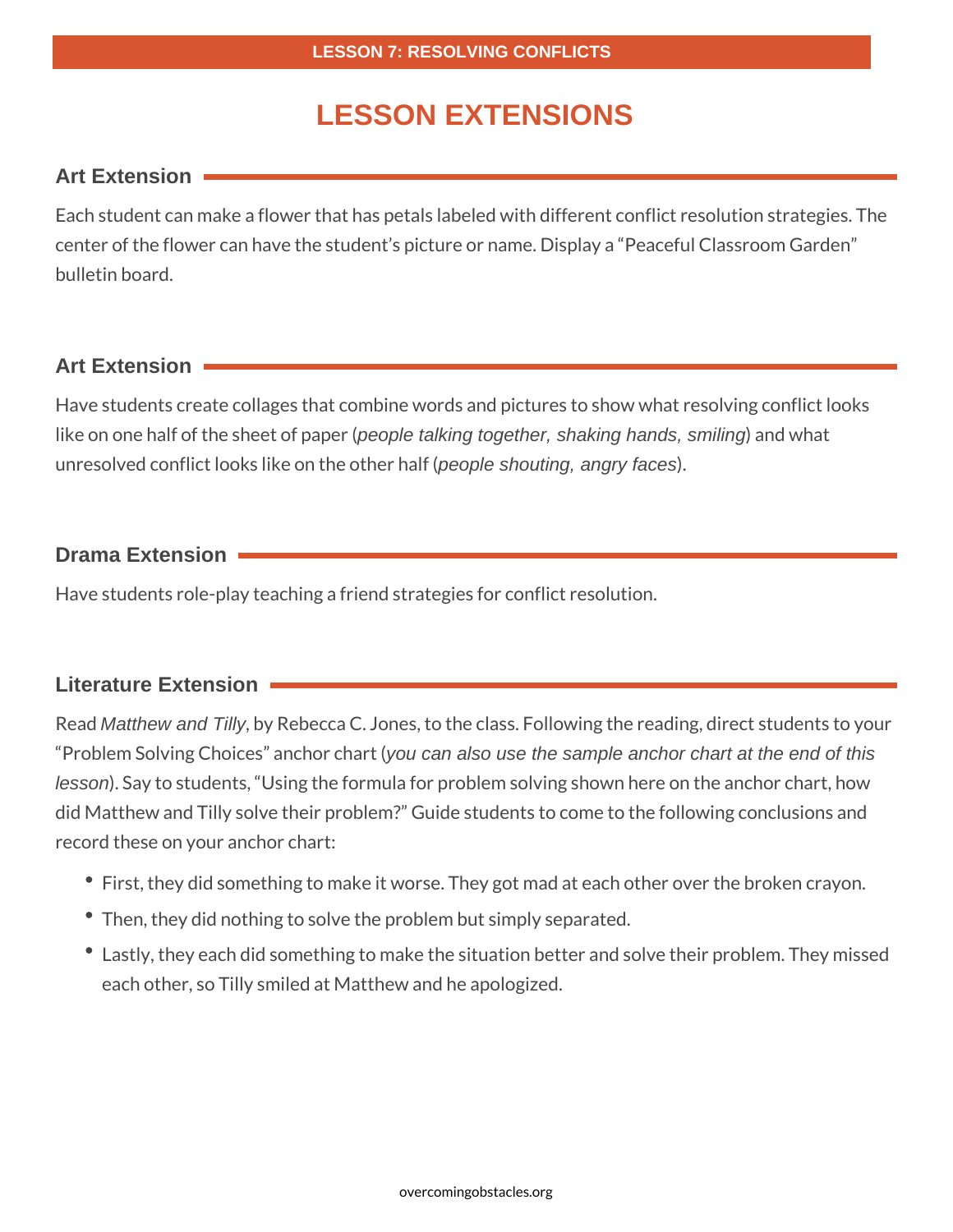### **Literature Extension**

Have students select their favorite fictional character known for resolving conflicts and identify words that describe the character.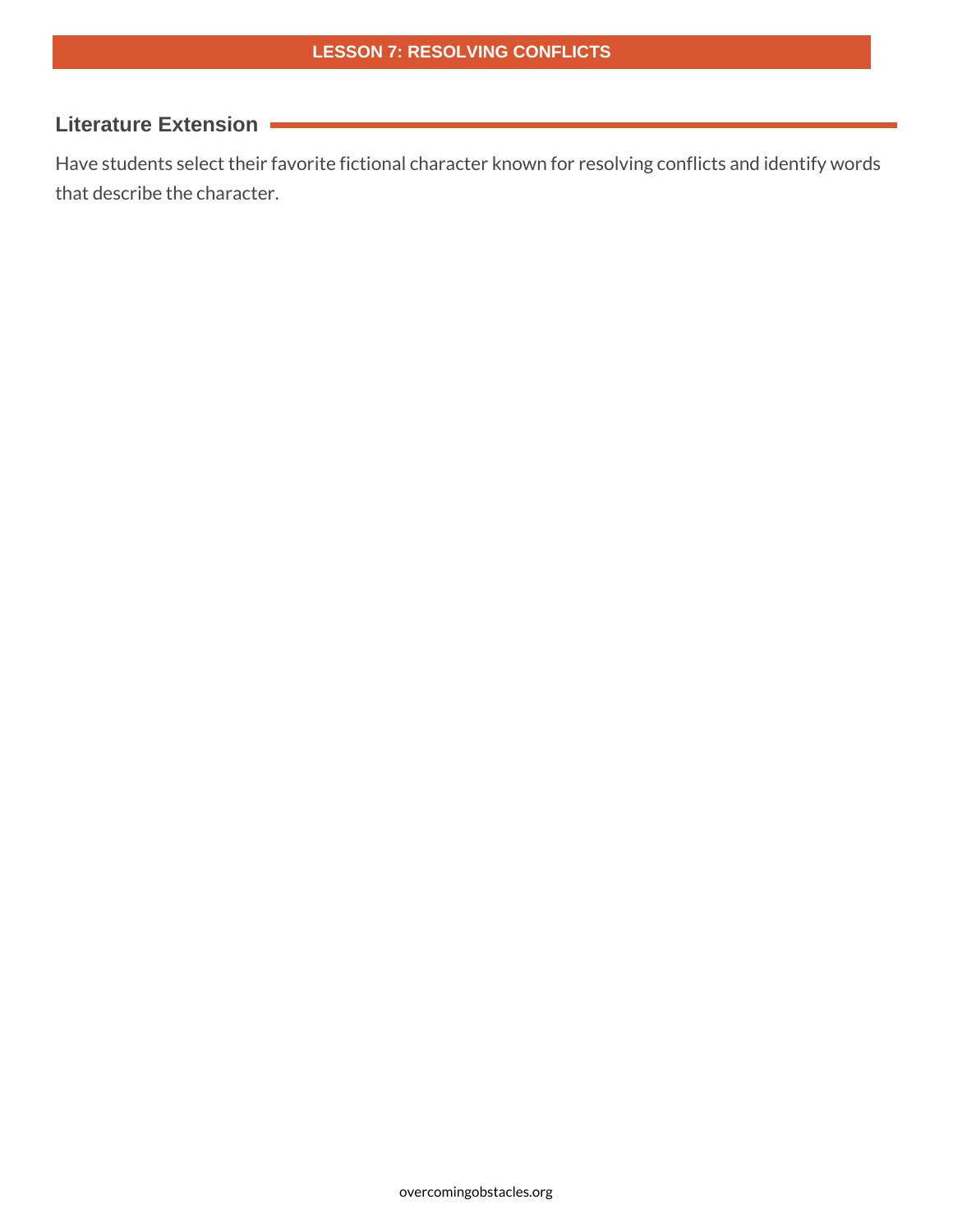## PROBLEM SOLVING CHOICES

**Choice 1:** You can do something to make the situation worse. *Matthew and Tilly* example:

**Choice 2:** You can ignore the situation and wait to see what happens. *Matthew and Tilly* example:

**Choice 3:** You can do something to make it better. *Matthew and Tilly* example:



**overcomingobstacles.org**